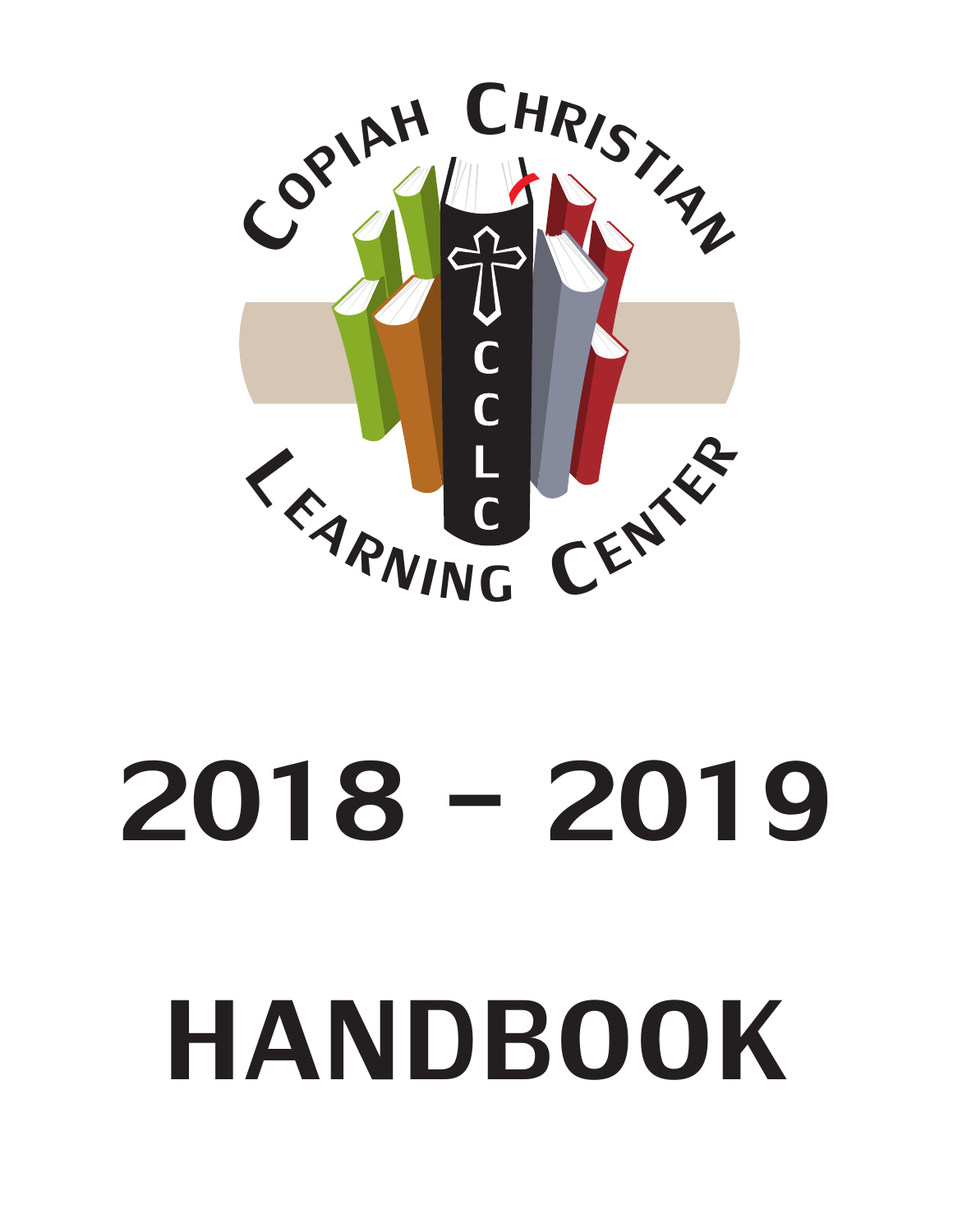All matters cannot be covered in the handbook and decisions regarding such will be at the discretion of the administration. Copiah Christian Learning Center hereby gives notice that its policy is to admit students of any race to all the rights, privileges, programs, and activities generally accredited or made available to students at the school, and to make no discrimination on the basis of race in administration of educational policies, application for admission, scholarship or loan programs, and athletic and extracurricular programs.

# **CCLC's MISSION**

The mission of Copiah Christian Learning Center is to foster a caring and creative environment emphasizing the social, emotional, intellectual and spiritual development of each child. As a community of learners, we strive for excellence, unlocking the full potential of each individual, developing confident and independent learners. As we journey together with Christ, we seek the joy and wonder of learning through celebrating God's love in our lives.

# **CCLC's BELIEFS**

- A Christian atmosphere should be provided for learning.
- Students should be provided with a positive learning experience within a safe, comfortable facility.
- Students should be provided with opportunities for moral, social, spiritual, and cultural growth.
- Teachers should set clear goals with high expectations and present challenges for all students throughout the learning process.
- Every student is an individual, and care should be taken in addressing individual learning styles and needs when possible.
- Self-evaluations of our educational process should be conducted in an effort to ensure current and competitive academic excellence.

# **ABSENCES**

Regular and punctual attendance on the part of all students is necessary for success in school. **Students** must assume responsibility for making up work missed when absent.

# **ADMINISTRATIVE OFFICE / HOURS**

Beginning 2018-19 school year CCLC will have a designated office and Administrator.

Lisa Smith, the new CCLC Administrator, will be at school daily. Contact the administrator for any questions or concerns that need to be addressed during school hours. Administration will be active in the school and classrooms as needed.

Office hours will be as follows: Monday - Friday 7:30 a.m  $-1:00$  p.m (in school) and by phone only 1:00 p.m - 6:00 p.m. Teachers can be contacted when needed before 6:30 p.m. Teachers will not take calls after 6:30 p.m unless arrangements are made for needs that cannot be addressed about your child(ren) in the designated time.

# **CARE OF SCHOOL PROPERTY**

Because maintenance expenses are drastically increased by the misuse of school property, students are expected to maintain all school-owned property.

Litter destroys the beauty of the campus, so students are expected to use the proper trash receptacles.

Parents will be held financially responsible for any damages resulting from their child's actions.

# **CELL PHONE**

Cell phones and/or any other electronic devices should remain in designated areas, i.e. the student's book bag unless otherwise directed by a member of the faculty. If students are caught with cell phones/ electronic devices, they will be taken and held until the end of the day. **Copiah Christian Learning Center will not be responsible for devices and students will bring them at their own risk.**

# **CHECK-OUT PROCEDURE/POLICY**

If a student must leave school during the school day, the parent must come to campus or call a faculty member and make arrangements for the student to check out. You may contact the office as well to make these arrangements.

### **Illness or Injury**

Parent/Guardian will be called by faculty member and arrangements will be made for the student to be picked up/checked out. Student must be free of fever for 24 hours before returning to school. In case of an emergency and Parent/Guardian cannot be located, students will be taken to a doctor.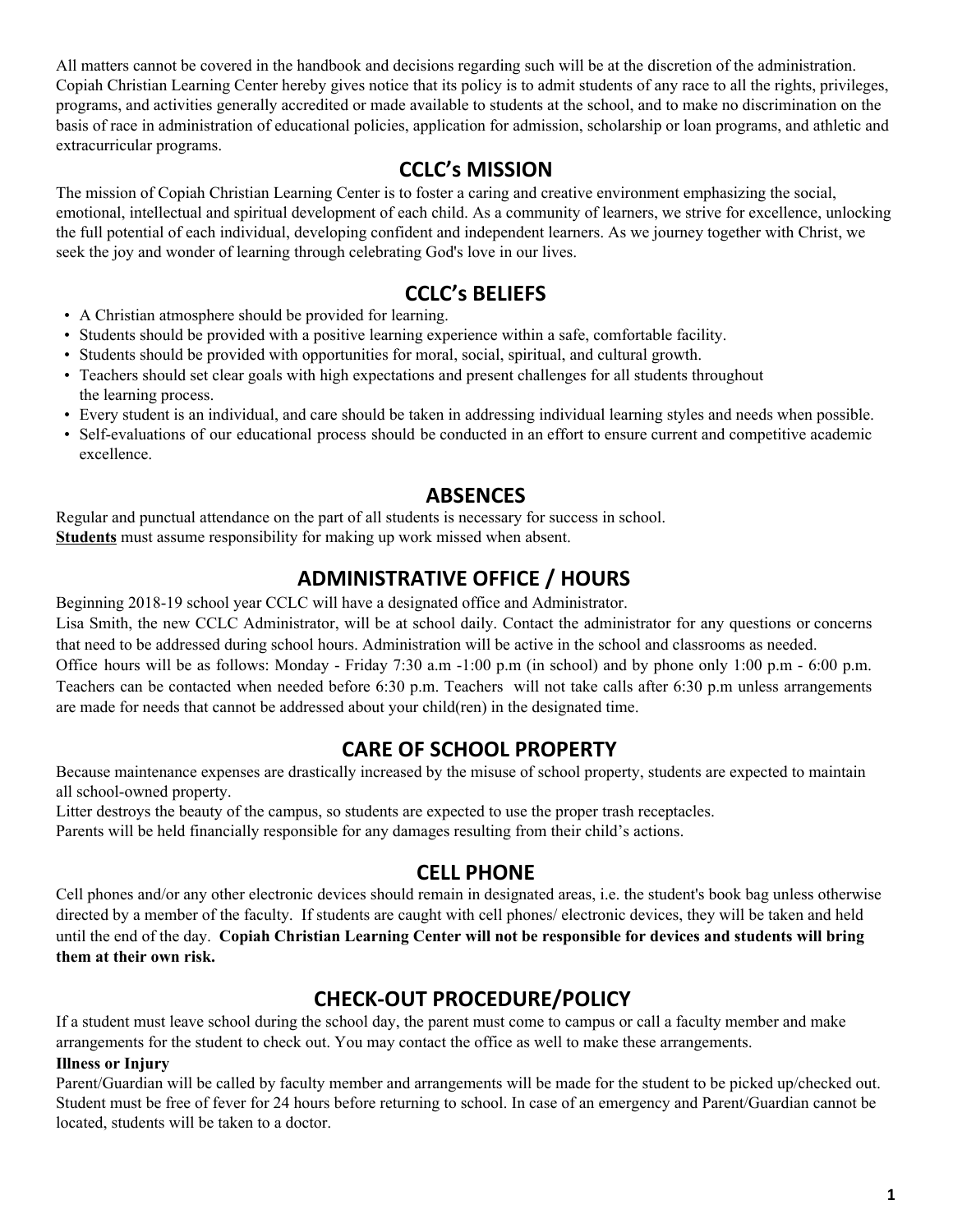### **CALENDAR 2018-2019**

August 9 - Back to school night August 13 - 1st day of school September 3 - Labor Day - NO SCHOOL October 8 -12 - 9 weeks exams November 19 - 23 - Thanksgiving Break December 10 -14 - 9 weeks exams December 21 - January 4 - Christmas Break January 21 - Martin Luther King Day - NO SCHOOL February 25 - 28 - 9 weeks exams March 11- 15 - Spring Break April 19 - 22 Easter Break May 6 - 10 Final 9 weeks exams May 13 - Last day of school (Weather days to include 5/14-5/16) \*\* Weather days needed may adjust last day of school date.

# **CCLC DAILY SCHEDULE**

| 7:50  Arrival/ Set Up                                           |
|-----------------------------------------------------------------|
| 8:00 - 8:15 Prayer/ Pledge / Bible Lesson                       |
| 10:00 – 10:55 Breaks (Depending on classroom/15 min. per class) |
| 12:30  School Day Ends                                          |
| (Dates and times are subject to change.)                        |

Mondays at 8 a.m CCLC will have the pledge, prayer, and announcements in the Assembly room. Tuesday- Friday at 8 a.m. each classroom is required to have the pledge and prayer indpendantly. Kindergarten - 4th grade are required to have a Bible lesson directly after the pledge and prayer everyday, upper grades have bible lessons built in to Abeka Academy those should be done as scheduled. Students in grades K5 -12 are expected to be in their assigned classrooms by 8:00 a.m. **Any student left at school 15 minutes after dismissal, by the school's clock, will be charged \$10.00 per child.**

### **CONTACT LIST - STAFF/BOARD 2018-19 - UPDATED 6/7/18**

*Teachers can be contacted when needed before 6:30 p.m. Teachers will not take calls after 6:30 p.m* unless arrangements are made for needs that cannot be addressed about your child( $ren$ ) in the designated time. *Staf* Lisa Smith - Administrator - 601-214-9250  $\approx$  Email - office@infoforcclc.org Susannah Jones - Kindergarten and 1st grade - 601-717-2095  $\approx$  Email - sjones.cclc@gmail.com Marjorie Pevey - 2nd and 3rd grade - 601-951-5820  $\approx$  Email - marge.cclc@gmail.com Kim Hill - 4th Grade - 731-616-9178  $\approx$  Email - kimh.cclc@gmail.com Anna Nelson Richardson - 5th and 6th Grade -  $601-520-8969$   $\cong$  Email - annar.cclc@gmail.com Norma Cohn - 7th and 8th grade - 601-398-7106 ✉ Email - norma.cclc@gmail.com Brittany Sisson Lee - 9th - 12th grades - 318-267-7924  $\approx$  Email - brittanyl.cclc@gmail.com *Board Members*  $\infty$  Email -board@infoforcclc.org Chris Hunt, Chairman Elaine McLemore, Co-Chair Angela Pevey, Treasurer Tammy Pruitt, Secretary Victoria Walker, Communications \*\* bookkeeper\*\* Sue Freeman, 601-946-9297,  $\Xi$  Email - suefreeman5254@gmail.com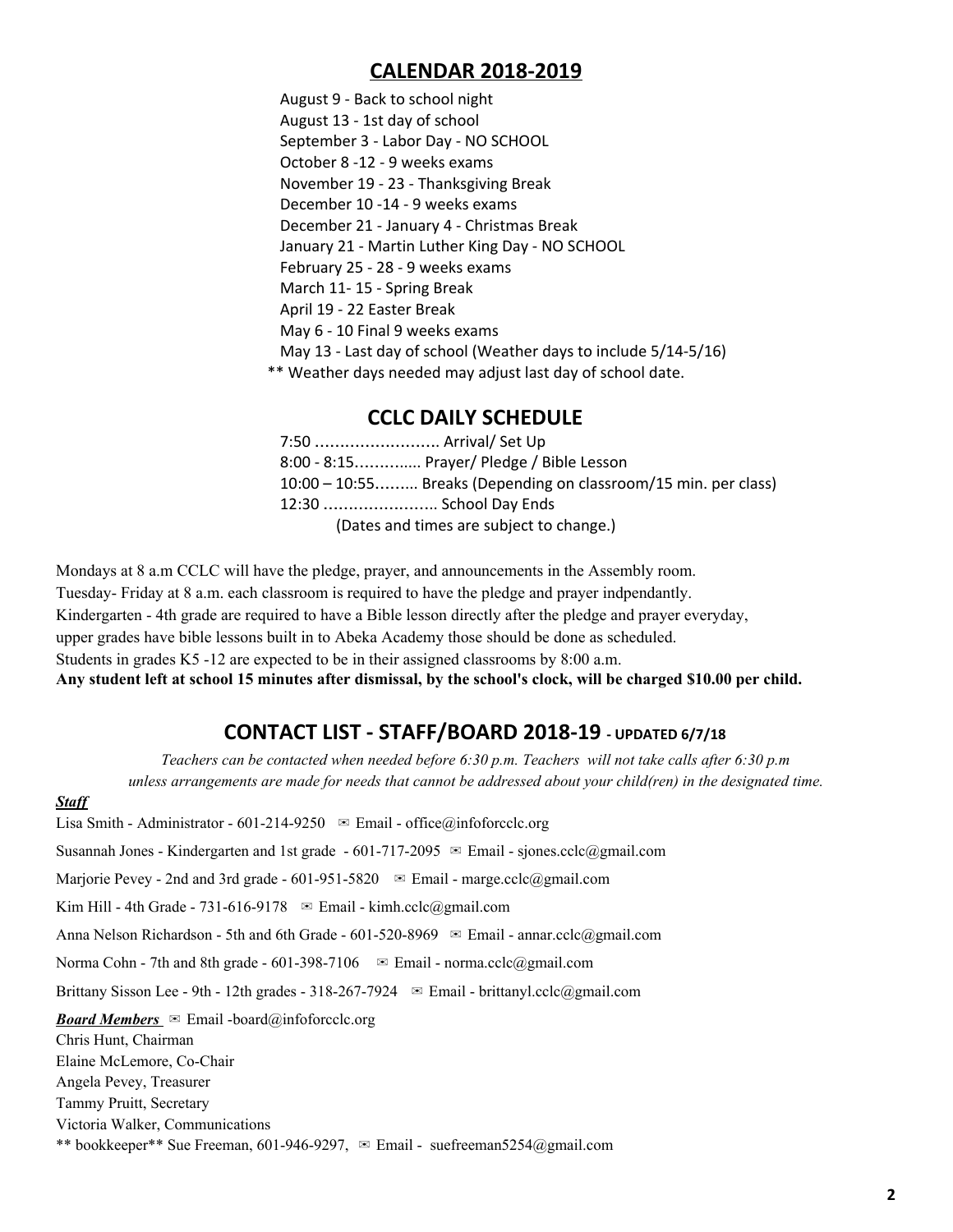# **DRESS CODE**

All students are expected to practice good habits in matters of personal appearance throughout the school day. Copiah Christian Learning Center would like students and parents to use good judgment in dressing for school. Any attire deemed inappropriate will be addressed by a faculty member.

# **DISCIPLINE POLICY**

### *RULES AND CONSEQUENCES*

### **Rules**

- 1. Each child will respect teachers, adults, administrator, board members, and all fellow students.
- 2. Raise your hand when you want to speak.
- 3. Follow all classroom rules and direction of your teacher.
- 4. Be safe, kind, and be honest.
- 5. Always do unto others as you would have them do unto you!!!

### **Consequences**

- 1. First offense: Verbal Warning from your teacher.
- 2. Second Offense: You will be sent to the Administrator to speak about behavior; punishment may be included such as detention, writing lines, apology letter etc. depending on offense.
- 3. Third Offense: Parent will be called to meet with child and Administrator.
- 4. Fourth Offense: Suspension
- 5. Fifth Offense: Possible Expulsion

\*\*\* Minor continuous disruptions or behaviors not approved by classroom rules will include warnings, speaking with the Administrator, Friday detentions and parent meetings. Each case may be different depending on the offense.

# *Friday Detention Policy*

**The consequences for not following classroom rules are as follows:**

1st Offense: Verbal Warning

2nd Offense: Teacher/student private discussion on solving the problem behavior

3rd Offense: Teacher's choice that "fits the crime" **and** parent contact.

Examples: Written assignment, sweeping/cleaning the room , move student to another seat or one (1) hour Friday Detention. **Friday Detention** will be held from 7:00-8:00 AM or 12:30- 1:30 PM.

A one to two day notice will be given if detention is assigned. The parent will be contacted by the teacher via text or phone call. It will be the responsibility of the parent to have the student at school by 7:00 for morning detention. If the student is late they will have to repeat the detention. It is the parent's responsibility to pick the student up at 1:30 if afternoon detention is assigned.

Friday Detention may also be assigned if a student has not completed all homework, classwork or special projects by due dates. The student will complete the work during detention. Students and parents are made aware of assignments and due dates well in advance.

# *SUSPENSION/EXPULSION FROM SCHOOL*

Copiah Christian Learning Center is a Christian-based school and we expect Christian behavior from our board members, teachers, parents and students. Any student violating the school-wide rules will be given 1-3 days suspension. The number of days will be decided by the teacher based on the severity of the infraction and number of times the student has already been suspended. After the third suspension (4th offense) the student will be expelled from school permanently. If a student is suspended, he/she will be required to complete the lessons missed at home including classwork and homework.If this work is not completed it will result in a 0 grade for all work not completed. On the day the student returns to school, he/she will be required to arrive early or stay after school to make up any quizzes or tests that were missed. This will be at the teacher's convenience.

### **The following behaviors will be grounds for suspension/expulsion:**

- 1. Disrespect of any kind towards teacher or students.
- 2. Violence of any kind.
- 3. Use of profanity.
- 4. Bullying or threatening teachers or students.
- 5. Continually disrupting class in any way.
- 6. Destruction/vandalism of school or church property.
- 7. Continually refusing to obey teacher.
- 8. Cheating/plagiarism.
- 9. The use of any tobacco/vape or alcoholic beverages.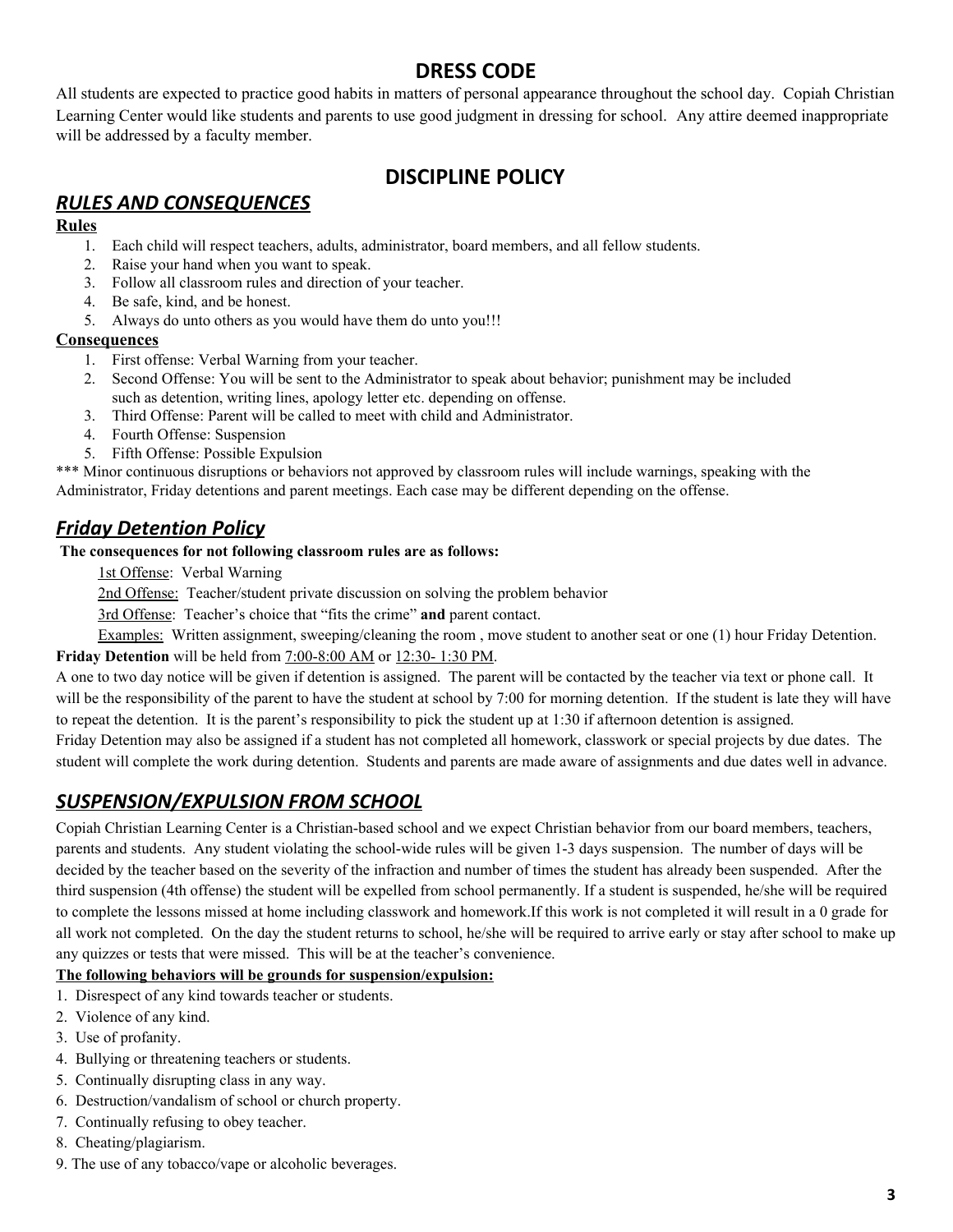# *STUDENT EXPECTATIONS*

- 1. You are always expected to behave in a Christian manner.
- 2. You are always expected to do your best.
- 3. You are always expected to follow the rules.
- 4. If you choose not to follow the rules, you are expected to take the consequences without complaining or arguing.
- 5. You are always expected to, "Do unto others as you would have them do unto you." Luke 6:31

# *PARENT EXPECTATIONS*

1. You are expected to participate in educational curriculum.

2. You are always expected to conduct yourself in an appropriate manner to set a positive example all students.

# **EMERGENCY CLOSING OF SCHOOL**

Severe weather conditions will occasionally call for school to be canceled or dismissed early. When bad weather is impending, parents should listen to the radio for announcements concerning school closure. The procedure for handling severe weather situations is to call local radio station (WDXO - Hazlehurst - 92.9 FM and 102.1. The Emergency Operations Center in Jackson, which contacts all radio and television stations in that broadcast area, is also notified. This procedure should ensure that all parents are notified of school closure. CCLC will utilize text messaging to notify of closings as well; parents and students will need to opt into the program.

# **FIRST-AID AND ILLNESS**

First-aid supplies are kept in the office for minor injuries. In the event of an accident involving bodily injury during the school day, the student's parents or guardians will be notified immediately. In case of an emergency and Parent/Guardian cannot be located, students will be taken to a doctor. If your child is ill and running fever they may return to school after they have been free of fever for 24 hours. If your child is sick, do not send them to school unless they are fever free for 24 hours or have a doctor's excuse.

### **GRADING SCALE**

| K5 - 4th Grade |
|----------------|
| 94 - 100       |
| 86 - 93        |
| 78 - 85        |
| 70 - 77        |
| 0 - 69         |
|                |

| 5th - 6th Grade |            |             |           |
|-----------------|------------|-------------|-----------|
| $A+$            | $99 - 100$ | $C+$        | $82 - 84$ |
| $\mathbf{A}$    | $96 - 98$  | $\mathbf C$ | $79 - 18$ |
| $A-$            | $94 - 95$  | $C-$        | 77 - 78   |
| $R+$            | $91 - 93$  | $D+$        | 74 - 76   |
| B               | $88 - 90$  | D           | $70 - 73$ |
| B-              | $85 - 87$  | F           | $0 - 69$  |

| 7th - 12th Grade |            |                |           |
|------------------|------------|----------------|-----------|
| $A+$             | $98 - 100$ | $C+$           | $77 - 79$ |
| $\mathbf{A}$     | $93 - 97$  | $\overline{C}$ | $73 - 76$ |
| $A -$            | $90 - 92$  | $C-$           | $70 - 72$ |
| $B+$             | $87 - 89$  | $D+$           | $67 - 69$ |
| B                | $83 - 86$  | D              | $60 - 66$ |
| $B-$             | $80 - 82$  | F              | $0 - 59$  |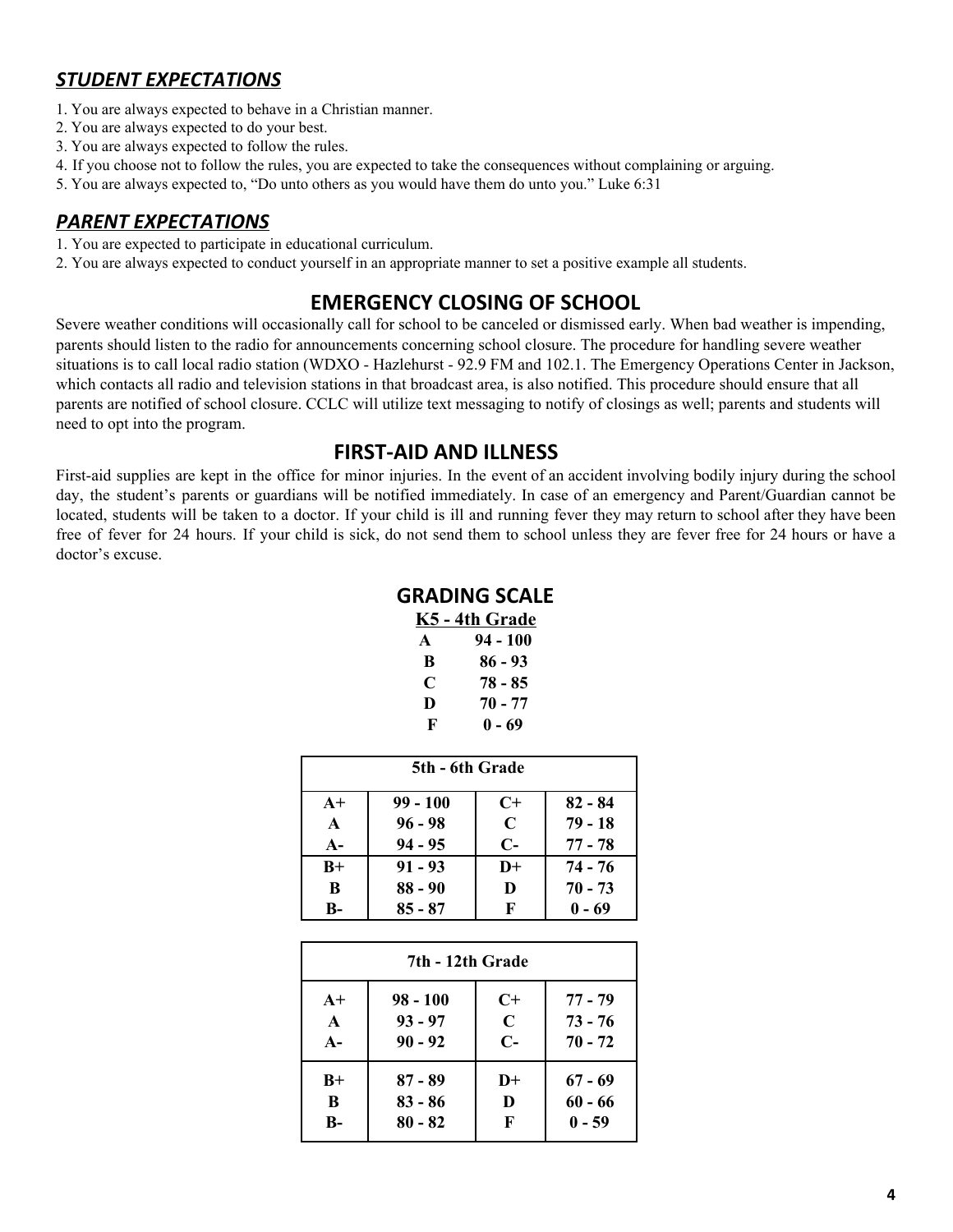# **INTERNET/COMPUTER SAFETY POLICY**

### **Internet Honor Code of Copiah Christian Learning Center**

Internet services are provided by Copiah Christian Learning Center as an educational tool to afford CCLC students the opportunity of developing online computer skills needed in today's world of technology.

Copiah Christian Learning Center's Internet services are to be used in a manner to comply with the moral and ethical standards set forth in the school's philosophy and goals.

It is understood, therefore, that the user of Copiah Christian Learning Center's Internet services should not in any way attempt to access pornographic, obscene, illicit, objectionable, or any other inappropriate materials.

The Internet Safety Policy below must be followed.

### **Introduction**

It is the policy of the Copiah Christian Learning Center to: (a) prevent user access over its computer network to receive, or transmission of, inappropriate material via Internet or other forms of direct electronic communications; (b) prevent unauthorized access and other unlawful online activity; (c) prevent unauthorized online disclosure, use, or dissemination of personal identification information of minors; and (d) comply with the Children's Internet Protection Act (Pub. L. No 106-554 and 47 USC 254 (h) ).

### **Definitions**

Key terms as defined by the Children's Internet Protection Act.\*

### **Access to Inappropriate Material**

To the extent practical, technology protection measures (Or "Internet filters") shall be used to block or filter Internet, or other forms of electronic communications, access to inappropriate information.

Specifically, as required by the Children's Internet Protection Act, blocking shall be applied to visual depictions of material deemed obscene or child pornography, or to any material deemed harmful to minors.

Subject to staff supervision, technology protection measures may be disabled or, in the case of minors, minimized only for bona fide research or other lawful purposes.

### **Inappropriate Network Usage**

To the extent practical, steps shall be taken to promote the safety and security of users including minors of the Copiah Christian Learning Center online computer network, electronic mail, chat rooms, or other forms of direct electronic communications Specifically, as required by the Children's Internet Protection Act, prevention of inappropriate network usage includes: (a) unauthorized access, including so -called "hacking" and other unlawful activities by minors online; and (b) unauthorized disclosure, use, and dissemination of personal identification information regarding minors.

### **Supervision and Monitoring**

It shall be the responsibility of all members of the Copiah Christian Learning Center staff to supervise and monitor usage of the online computer network and access to the Internet in accordance with this policy and the Children's Internet Protection Act. Procedures for the disabling or otherwise modifying any technology protection measures shall be the responsibility of the Headmaster and/or the Board of Directors of the Copiah Christian Learning Center or its designated representatives.

### \*CIPA definitions of terms:

TECHNOLOGY PROTECTION MEASURE: The term "technology protection measure" means a specific technology that blocks or filters Internet Access to visual depictions that are:

1. OBSCENE, as that term is defined in section 1460 of title 18, United States Code;

2. CHILD PORNOGRAPHY, as that term is defined in section 2256 of title 18, United States Code; or

3. Harmful to minors.

HARMFUL TO MINORS: The term "harmful to minors" means any pictures, images, graphic image file or other visual depiction that:

1. Taken as a whole and with respect to minors, appeals to a prurient interest in nudity, sex, or excretion;

- 2. Depicts, describes, or represents, in a patently offensive way with respect to what is suitable for minors, an actual or simulated sexual act or sexual contact, actual or simulated normal or perverted sexual acts, or a lewd exhibition of the genitals; and
- 3. Taken as a whole, lacks serious literary, artistic, political, or scientific value as to minors having the meanings given in section 2246 of title 18, United States Code.

# **MEDICATION POLICY**

Any student who requires prescription or non -prescription medication during school hours must present a completed medication consent form (Front of handbook) to the school office. A separate form must be completed for each medication to be administered. A new consent form must be completed if the medication dosage is changed.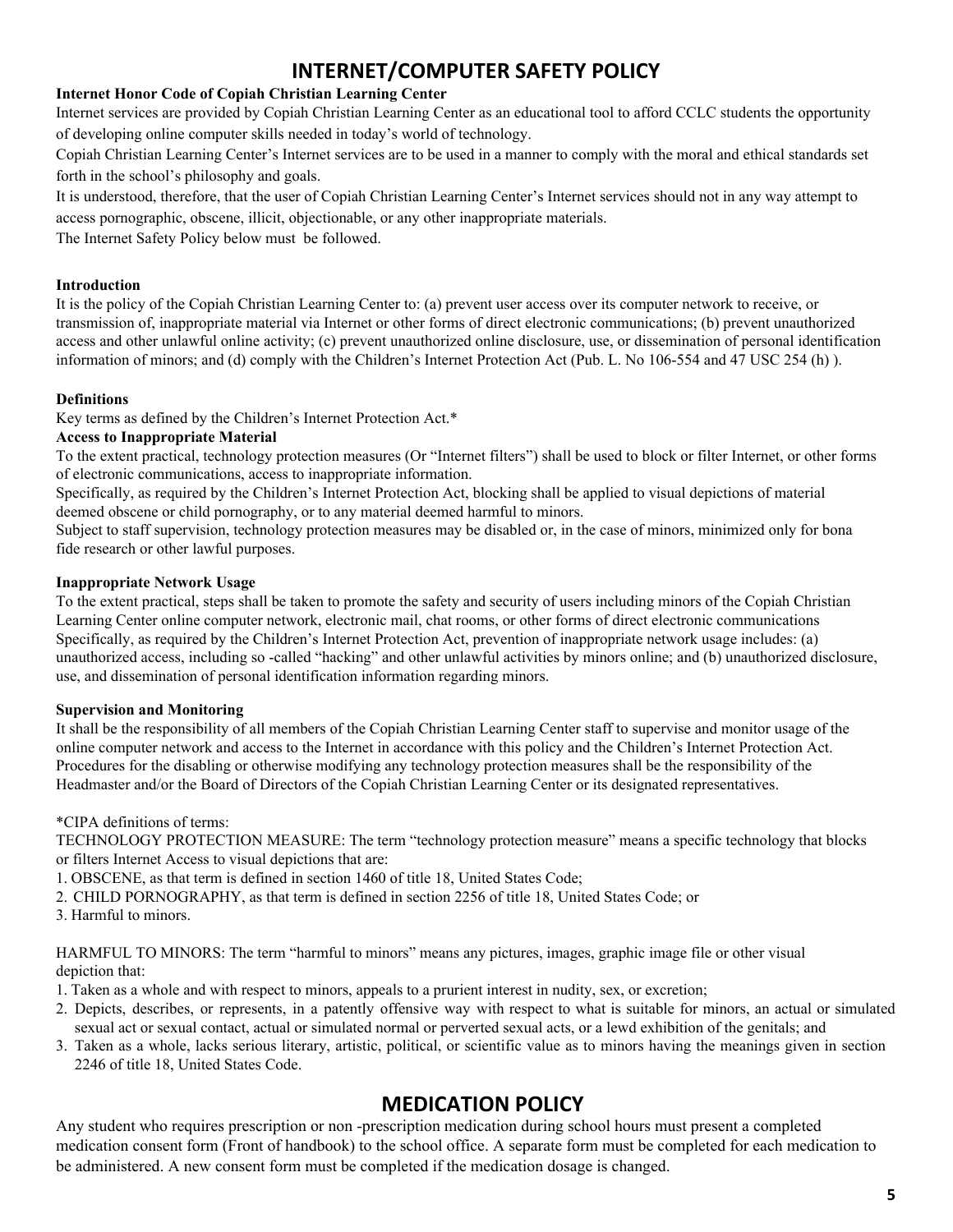In addition to the copy in the handbook, medication consent forms will be available in the school office during working hours and on the school website.

\*\*NO MEDICATION WILL BE ADMINISTERED WITHOUT A COMPLETED MEDICATION CONSENT FORM. **Prescription medication** must be in the **original prescription** bottle and be properly labeled by a registered pharmacist as prescribed by law.

**Non-prescription (**over- the-counter) medication must be in the **original labeled container** with the student's name and any instructions written on it.

Medications will be administered by the school personnel.

# **PARENT TEACHER CONFERENCES**

Parental involvement is essential to your child's education. If a teacher requests a conference with a parent, the parent **must** call or text the teacher within 48 hours to schedule a conference. We will be willing to meet with you at your convenience. If you do not reply to the teacher's request for a conference the board will be notified. After 4 failed attempts, we have the right to terminate your child/ren enrollment with CCLC.

Teachers will be glad to meet with parents/guardians as needed. However, instructional time in the classroom is very important, and disruptions need to be kept to a minimum. Therefore, you are asked to call and make an appointment to see a teacher or come by the school after classes have dismissed. If you would like to discuss something in particular such as grades, behavior, homework, etc., please inform the teacher of this so that they can have any data needed for the meeting at hand. Please allow at least twenty-four hours for teachers to return your call and schedule conferences at least twenty-four hours in advance. Please note teachers hours for contact to schedule meetings will be 1 P.M. to 7 P.M. Monday - Friday. After these given times, teachers have a twenty-four window to respond. There will be days given on the calendar for teacher/parent meetings to pick up and discuss report cards/progress reports. The teacher will send home a form for you to pick times for a 15-20 minute meeting to address any concerns with the teacher.

# **PLAGIARISM (CHEATING) AND DISHONESTY**

It is important that students learn early that to "borrow" ideas or "lift" a passage from a source without acknowledgement constitutes plagiarism and is dishonest. Every student at Copiah Christian Learning Center must be the author of his own written work. When students use facts or ideas originating from others, the student must make clear what is his or hers and what is not. To misrepresent one's work knowingly is to cheat. To misrepresent one's work ignorantly is to show one's self unprepared to assume the responsibility for work on both the secondary and college level. Academic dishonesty includes "borrowing" homework, discussing a test with those who have not yet taken the test, and cheating on a test or class work. Academic dishonesty will result in appropriate disciplinary action. Cheating may also result in suspension from school.

Consequences for plagiarism will be as follows:

| $1st$ Offense: Parents will be called                                                              |
|----------------------------------------------------------------------------------------------------|
| $2nd$ Offense: Student will be suspended for 1 day and will receive a "0" on assignments           |
| $3rd$ Offense: Student will be suspended for 1 week and will not be allowed to make up assignments |
| 4 <sup>th</sup> Offense: Possible Expulsion (based on Board recommendation)                        |

# **PUBLIC DISPLAYS OF AFFECTION (P.D.A.)**

Public displays of affection will not be allowed on school grounds. P.D.A.s will result in disciplinary action and parents will be notified.

# **SCHOOL ACTIVITIES**

Throughout the school year, Copiah Christian Learning Center students expand their educational horizons beyond the classroom setting. Because of the school's close proximity to Jackson, students may enjoy field trips to parks, museums, theaters, state facilities, and other points of interest.

### **SEXUAL HARASSMENT**

Copiah Christian Learning Center resolves that sexual harassment will not be tolerated at Copiah Christian Learning Center and the following policy concerning sexual harassment is adopted.

### **I. Definitions**

- a. **Sexual Harassment** Any unwelcome sexual advances, requests for sexual favors, and any other verbal or physical contact of a sexual nature.
- b. **Quid Pro Quo** Sexual harassment by a teacher, supervisor, or someone with power over another who uses sexual harassment to gain an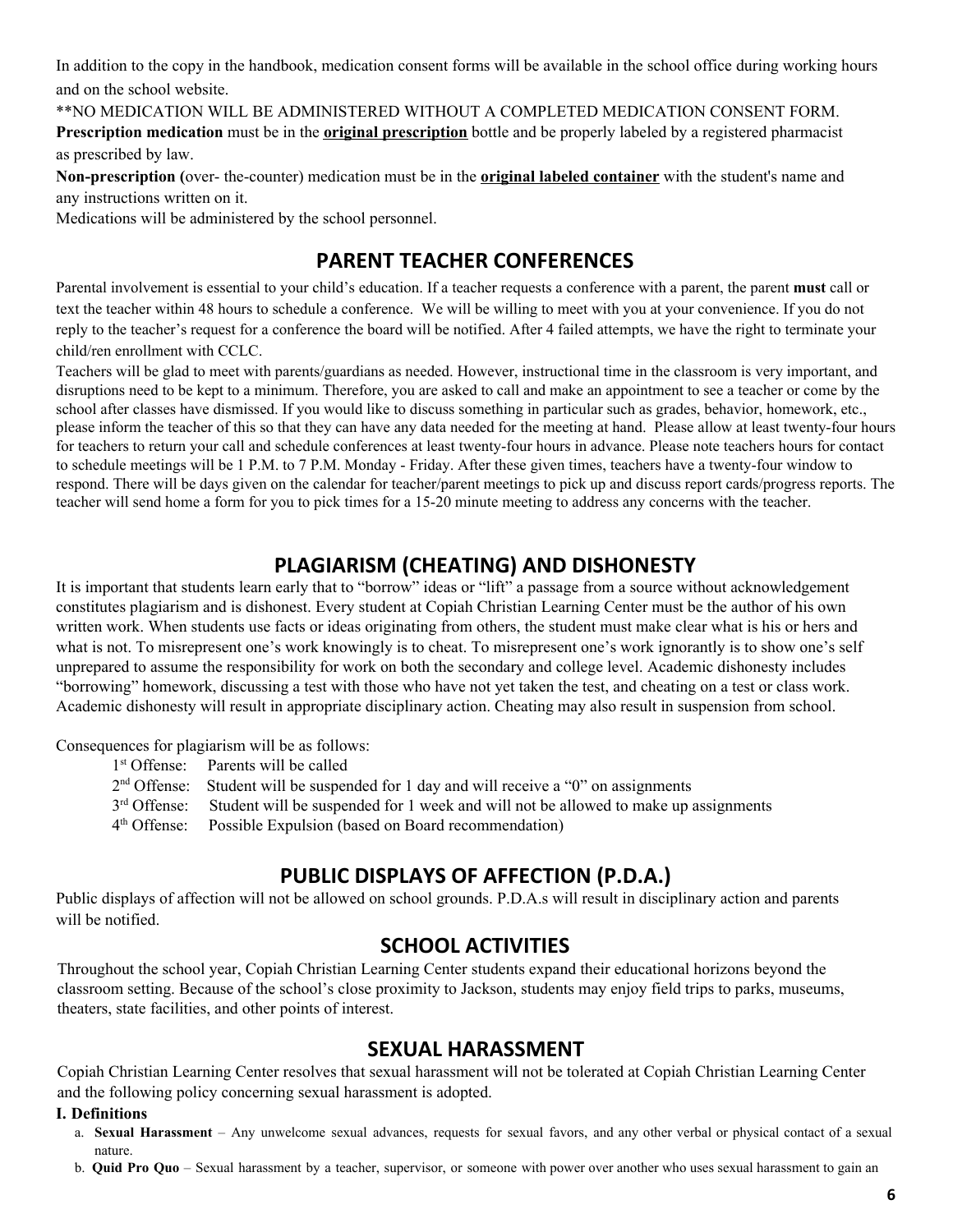advantage over someone else.

Examples: Teacher over Student Headmaster or Board member over Teacher or Other Employee

- c. **Peer to Peer** Sexual harassment of an equal person towards an equal person. Examples: Teacher to Teacher or Student to Student
- d. **Hostile Environment** Sexual harassment by persistent and calculated behavior which makes the school an unpleasant place to work or

### learn. **II. Prohibition**

Sexual harassment by Employees, Teachers, Board Members, or Students is prohibited at school, school functions, or to and from school functions or at or during any school-related activity occurring off campus.

Sexual harassment by students directed towards Teachers, Employees, Board Members, or other Students is prohibited.

### **III. Complaints**

Any person who feels he or she has been or is a victim of sexual harassment must report the sexual harassment immediately to the Headmaster; if the Headmaster is accused of sexual harassment, then the complaint must be filed with the guidance counselor.

### **IV. Investigation and Discipline**

There will be an investigation into the complaint of sexual harassment. An initial determination will be made to determine whether or not the complaint is valid.

- a. If the complaint is valid, the teacher will discipline a **STUDENT** according to the severity of the infraction.
- b. If the complaint is valid, the Board will discipline a **TEACHER, EMPLOYEE, OR STAFF PERSON** according to the severity of the infraction by reprimand for minor cases to suspension or termination for major infractions.
- c. If a complaint is valid, the teacher may prohibit a Parent, Patron, or Other Non-Employee Staff Person from entering school property and/or attending any school functions, and, in the event of a severe infraction the Executive Board may revoke membership in CCLC.
- d. If the teacher is the person accused of sexual harassment, the board shall immediately be reported to and will determine whether an infraction has occurred and what disciplinary action, if any, is to be taken. The board may delegate the investigation process to an impartial third party, if appropriate.

# **SMOKING, SMOKELESS TOBACCO, ALCOHOL AND DRUGS ON SCHOOL PROPERTY**

It is the policy of Copiah Christian Learning Center that students shall not smoke/vape, drink, nor have tobacco, alcohol, or illegal drugs **in their possession** while under the supervision of the school. This includes off-campus events sponsored by the school as well. CCLC would like to further encourage its students to follow the same standards away from campus and present a positive image to the community. Students in violation of this policy will be subject to disciplinary action to protect the best interests of all students and the school.

### **SOCIAL SERVICES**

Professional educators are required by law to report all possible cases of abuse. As quoted in federal law **§ 43-21-353. Reporting abuse or neglect.** Any public or private school employee or any other person having reasonable cause to suspect that a **child** is a **neglected child** or an **abused child**, shall cause an oral **report** to be made immediately by telephone or otherwise and followed as soon thereafter as possible by a **report** in writing to the Department of Human Services.

### **STANDARDIZED TESTS**

Abeka Testing offers assessment solutions. The Stanford 10 and The Iowa Tests® (ITBS®/ITED®), enable educators to evaluate their program's scholastic excellence and measure their students' academic development including insightful post-test interpretation.

These tests are offered by Abeka Testing and are at the parent's discretion.

More information can be found at http://www.abekatesting.org/

# **STUDENT WORK DEADLINE POLICY**

 All graded work (research papers, science projects, book reports, essays, compositions, etc.) is expected to be completed and turned in to the teacher on the date due. Some of these assignments count as test grades and some need to be sent to A Beka with the progress reports.

 Students are given ample time between the date of introduction and the deadline to complete the work. Some of these projects have several steps with deadlines for each step.

 Five (5) points will be taken off the student's grade for each day it is late (beginning on the date it is due). Work will not be accepted after 5 school days (including the due date). The student will receive a grade of zero (0) for that assignment and the comment "Refused to do" beside the grade.

If the student has been ill, due dates will be adjusted by the teacher.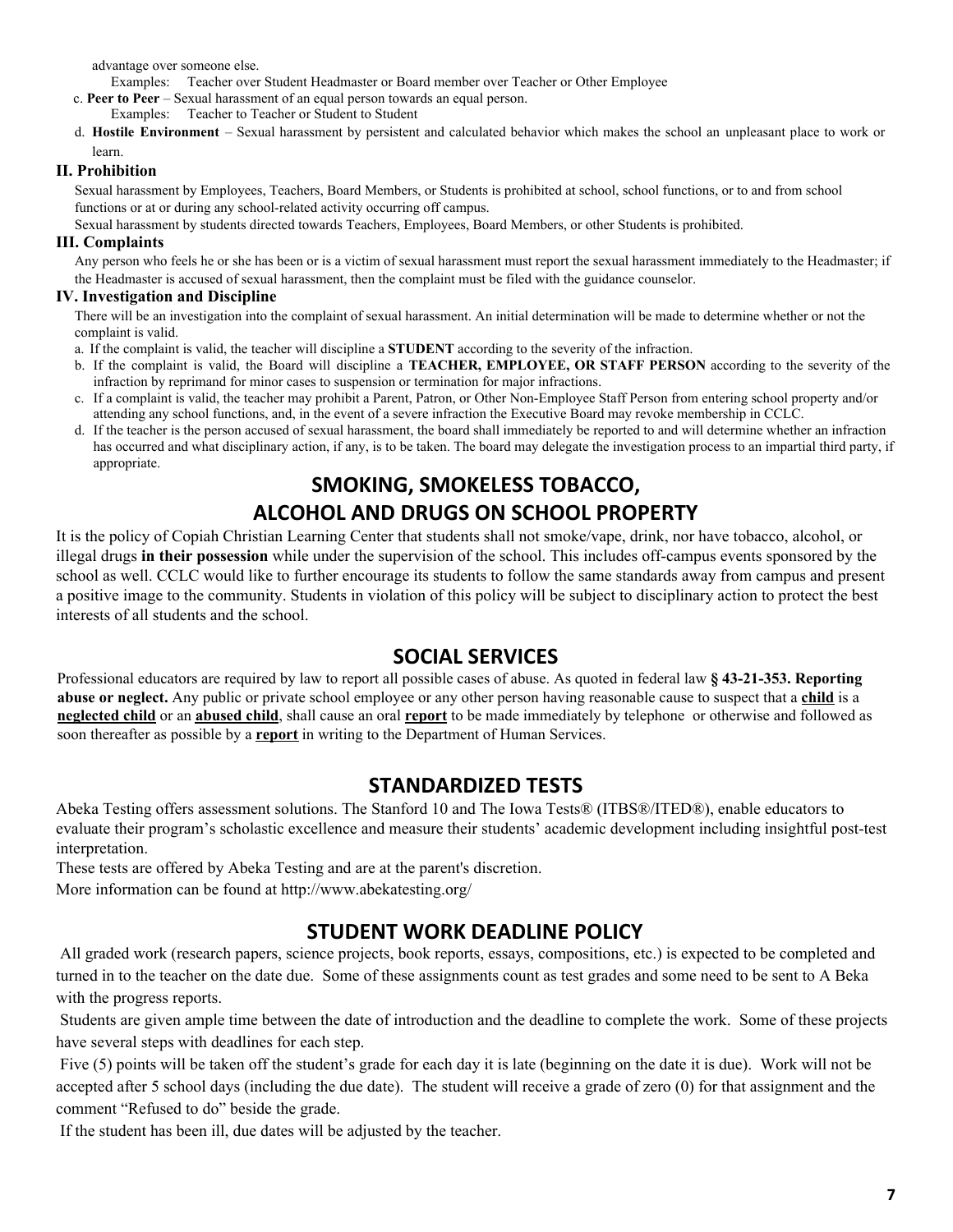# **TEXTBOOKS**

**K5 – 4 th grade** will use Abeka traditional materials.

Textbooks should be ordered from Abeka for each student at the beginning of the school year for the grade the student will be attending.

Kindergarten needs to order the Child Kit as well as God's World K5 and Social Studies K5 books. (Manuscript) 1st - 4th grade students will need to order the child kit. (Cursive)

**5 th – 12 th grade** will use Abeka Academy

5th - 12th grade students will need to order the full grade tuition and books enrollment.

8th - 12th grade students will have required courses issued in yearly welcome packet.

See website for pricing [www.abeka.com](http://www.abeka.com/)

# **TUITION and FEES 2018/19**

| Number of Children | Monthly |
|--------------------|---------|
| Per Family         | Tuition |
|                    | \$225   |
| $\mathcal{D}$      | \$400   |
| 3                  | \$575   |
|                    | \$750   |

### **Tuition Payments**

CCLC's tuition schedule runs from August to May. Tuition is due on the first of every month and is considered late after the 15<sup>th</sup> of the month. Tuition is \$225 per month for first student plus \$175 for each additional student.

Payments must be mailed to: P.O. Box 127, Crystal Springs, MS 39059

### *No payments will be taken at the school.*

### *Tuition payments will only be accepted by mail, any other way of payment will be returned.*

Christian Learning Center charges a **\$20** fee on all returned checks.

### **Internet payments**

You may visit our website [www.infoforcclc.wixsite.com](http://www.infoforcclc.wixsite.com/) to make payments online.

**Late Payment Fee**

A late fee of **\$25** will be charged on all accounts that are not current on the 16th day of the month.

### **Past Due Policy**

AT THIRTY (30) DAYS PAST DUE, YOU WILL RECEIVE A NOTICE TO PAY THE PAST DUE AMOUNT AND THE CURRENT MONTH'S PAYMENT. IF YOU DO NOT THE CHILD(REN) WILL NOT BE PERMITTED TO RETURN TO SCHOOL ON THE FIRST (1ST) DAY OF THE FOLLOWING MONTH.

ALL PAYMENTS AND FEES MUST BE MADE IN ORDER FOR THE CHILD(REN) TO RETURN TO SCHOOL

\* NO SEMESTER GRADES WILL BE RELEASED UNTIL THE DECEMBER TUITION HAS BEEN PAID.

\* NO FINAL GRADES OR TRANSCRIPTS WILL BE GIVEN UNTIL THE MAY TUITION HAS BEEN PAID.

\* ALL REGISTRATION FEES ARE NONREFUNDABLE.

\* RECORDS AND REPORT CARD ACCESS WILL BE HELD FOR NON-PAYMENT OF TUITION AND/OR FEES.

### **Fees**

**Waiting list fee** - A \$25 fee will need to be paid per new student in order to be placed on a waiting list for the upcoming school year. This fee will be applied to your Registration fee upon enrolment. This fee is refundable or transferable after registration for the year has been closed.

**Registration/Re-Registration Fees** - Registration fees are non-refundable.

Students are not considered enrolled until registration fee of \$60.00 is paid.

**K5-1st grade -** \$30.00 supply fee

**Fees for Activities:** All activity fees are non-refundable.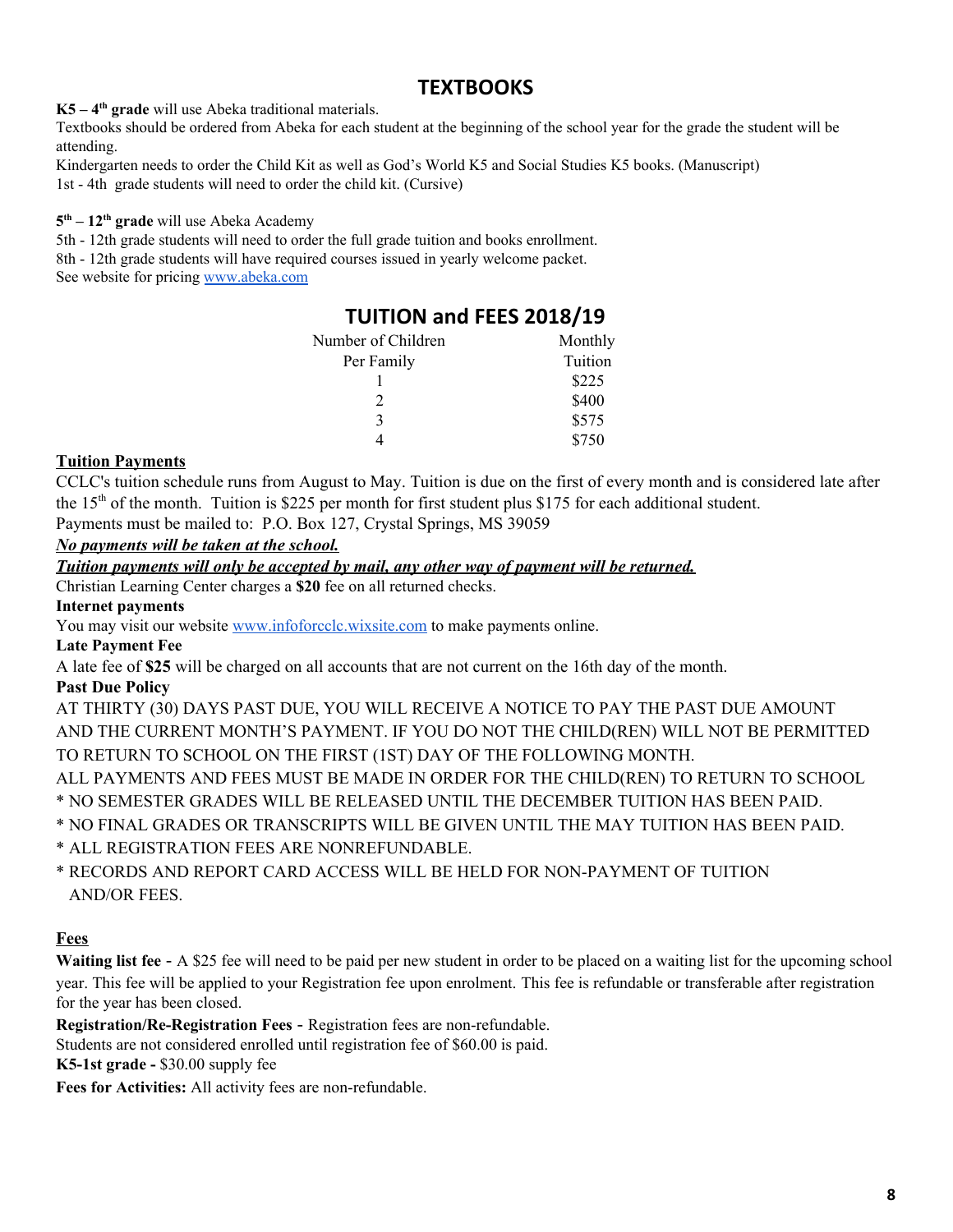# **USE OF GROUNDS AND BUILDINGS**

Copiah Christian Learning Center's facilities are for the exclusive use of the patrons, faculty, staff, and students. The Board must approve the use of the buildings and facilities after normal school hours. At all times, the academic and extracurricular activities of the school have priority use of the school buildings and grounds. Furthermore, a faculty member or other employee of the school **must be present and shall be responsible** for facility usage. At no time will students be allowed the use of the buildings and grounds without appropriate faculty supervision. Use of the campus by outside groups must be approved by the Board.

### **VEHICLES**

The Board of Copiah Christian Learning Center finds and determines that operating a motor vehicle on the school grounds is a privilege and not a right. In order to provide for the safety and security of the school grounds, its students, faculty, and guests, all motor vehicles driven by students entering school grounds are subject to search for weapons and/or contraband by school officials without notice. Any such search may be instituted by the faculty. This policy is adopted as a condition of being a patron at the school and by the adoption of this policy each member of Copiah Christian Learning Center does hereby consent to the search of vehicles driven by their children or students onto the Copiah Christian Learning Center's grounds.

### **VOLUNTEERING TO HELP IN THE CLASSROOM**

Parents are always welcome to help in the classroom. Please, let your child's teacher know one or two days in advance, if possible (not required!), so that they can have some work lined up for you. Your help will be much appreciated!

# **WEAPONS ON CAMPUS - (7-37-17)**

1) Possession of weapons by students; aiding or encouraging. The following definitions apply to this section:

- a. *"Educational property"* shall mean any public or private school building or bus, public or private school campus, grounds, recreational area, athletic field, or other property owned, used, or operated by any local school board, school, college or university board of trustees, or directors for the administration of any public or private educational institution or during a school-related activity; provided, however, that the term "educational property" shall not include any sixteenth section school land or in lieu land on which is not located a school building, school campus, recreational area or athletic field.
- b. *"Student"* shall mean a person enrolled in a public or private school, college or university, or a person who has been suspended or expelled within the last five (5) years from a public or private school, college or university, whether the person is an adult or a minor.
- c. *"Switchblade knife"* shall mean a knife containing a blade or blades which open automatically by the release of a spring or a similar contrivance.
- d. *"Weapon"* shall mean any device enumerated in subsection (2) or (4) of this section.
- 2) It shall be a felony for any person to possess or carry, whether openly or concealed, any gun, rifle, pistol or other firearm of any kind, or any dynamite cartridge, bomb, grenade, mine or powerful explosive on educational property. However, this subsection does not apply to a BB gun, air rifle or air pistol. Any person violating this subsection shall be guilty of a felony and, upon conviction thereof, shall be fined not more than Five Thousand Dollars (\$5,000.00), or committed to the custody of the State Department of Corrections for not more than three (3) years, or both.
- 3) It shall be a felony for any person to cause, encourage or aid a minor who is less than eighteen (18) years old to possess or carry, whether openly or concealed, any gun, rifle, pistol or other firearm of any kind, or any dynamite cartridge, bomb, grenade, mine or powerful explosive on educational property. However, this subsection does not apply to a BB gun, air rifle or air pistol. Any person violating this subsection shall be guilty of a felony and, upon conviction thereof, shall be fined not more than Five Thousand Dollars (\$5,000.00), or committed to the custody of the State Department of Corrections for not more than three (3) years, or both.
- 4) It shall be a misdemeanor for any person to possess or carry, whether openly or concealed, any BB gun, air rifle, air pistol, bowie knife, dirk, dagger, slingshot, leaded cane, switchblade knife, blackjack, metallic knuckles, razors and razor blades (except solely for personal shaving), and any sharp-pointed or edged instrument except instructional supplies, unaltered nail files and clips and tools used solely for preparation of food, instruction and maintenance on educational property. Any person violating this subsection shall be guilty of misdemeanor and upon conviction thereof, shall be fined not more than One Thousand Dollars (\$1,000.00), or be imprisoned not exceeding six (6) months, or both.
- 5) It shall be a misdemeanor for any person to cause, encourage or aid a minor who is less than eighteen (18) years old to possess or carry, whether openly or concealed, any BB gun, air rifle, air pistol, bowie knife, dirk, dagger, slingshot, leaded cane, switchblade knife, blackjack, metallic knuckles, razors and razor blades (except solely for personal shaving), and any sharp-pointed or edged instrument except instructional supplies, unaltered nail files and clips and tools used solely for preparation of food, instruction and maintenance on educational property. Any person violating this subsection shall be guilty of a misdemeanor and upon conviction thereof, shall be fined not more than One Thousand Dollars (\$1,000.00) or be imprisoned not exceeding six (6) months, or both.
- 6) It shall not be a violation of this section for any person to possess or carry, whether openly or concealed, any gun, rifle, pistol, or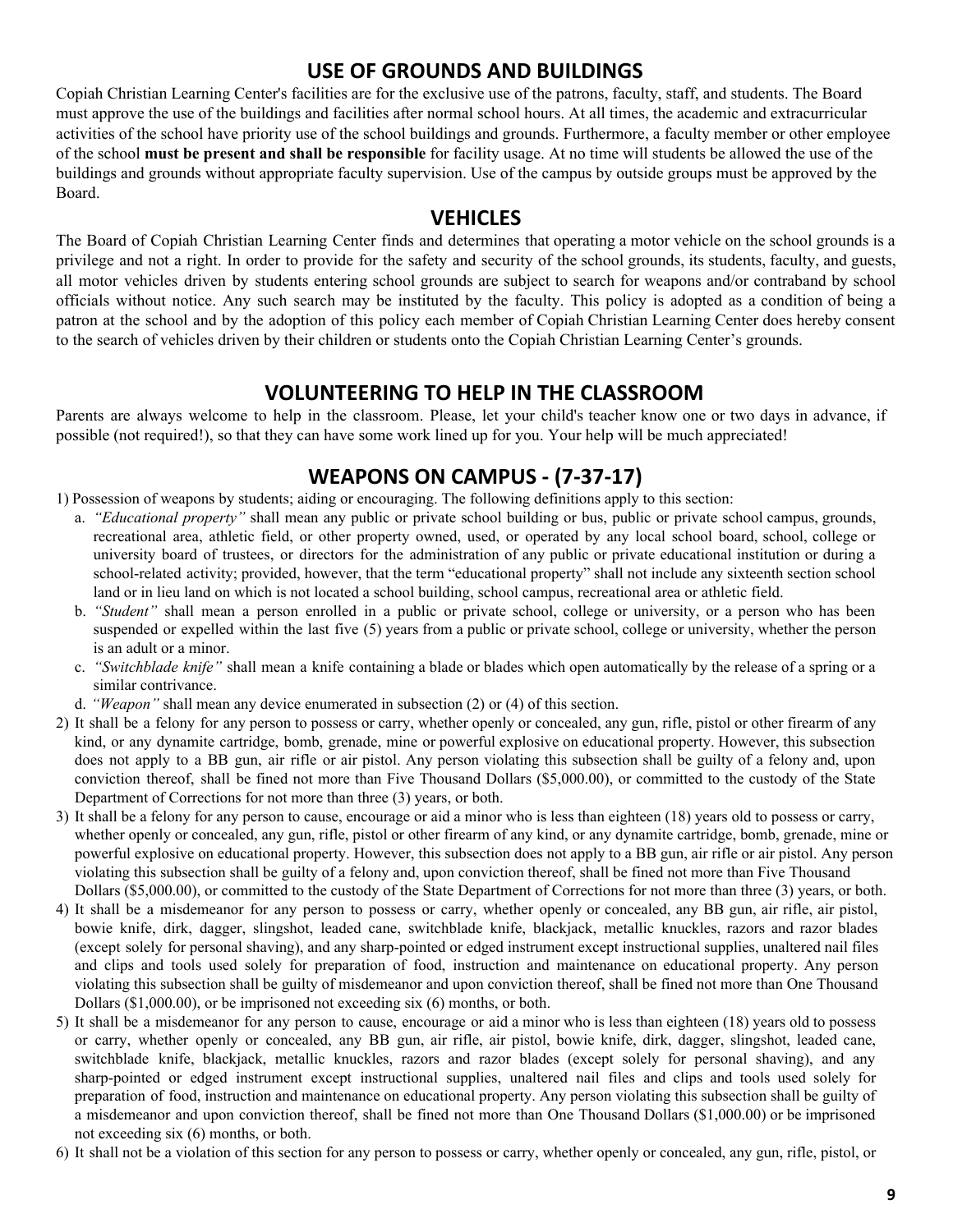other firearm of any kind on educational property if:

- a. The person is not a student attending school on the educational property;
- b. The firearm is within a motor vehicle; and
- c. The person does not brandish, exhibit, or display the firearm in any careless, angry or threatening manner.
- 7) This section shall not apply to:
	- a. A weapon used solely for educational or school-sanctioned ceremonial purposes, or used in a school-approved program conducted under the supervision of an adult whose supervision has been approved by the school authority;
	- b. Armed forces personnel of the United States, officers and soldiers of the militia and National Guard, law enforcement personnel, any private police employed by the educational institution, State Militia or Emergency Management Corps and any guard or patrolman in a state or municipal institution, when acting in the discharge of their official duties;
	- c. Home schools as defined in the compulsory school attendance law, Section 37-13-91, Mississippi Code of 1972;
	- d. Competitors while participating in organized shooting events;
	- e. Any person as authorized in Section 97-37-7 while in the performance of his official duties;
	- f. Any mail carrier while in the performance of his official duties; or
	- g. Any weapon not prescribed by Section 97-37-1 which is in a motor vehicle under the control of a parent, guardian or custodian, as defined in section 43-21-105, which is used to bring or pickup a student at a school building, school property or school function.
- 8) All schools shall post in public view a copy to the provisions of this section. Copiah Christian Learning Center is a community based on respect for all members of the community. Every student is expected to conduct himself in a thoughtful, responsible manner at all times. Violation of school regulations and disruptive behavior negatively affects the school community. Discipline procedures help ensure that students correct inappropriate behavior.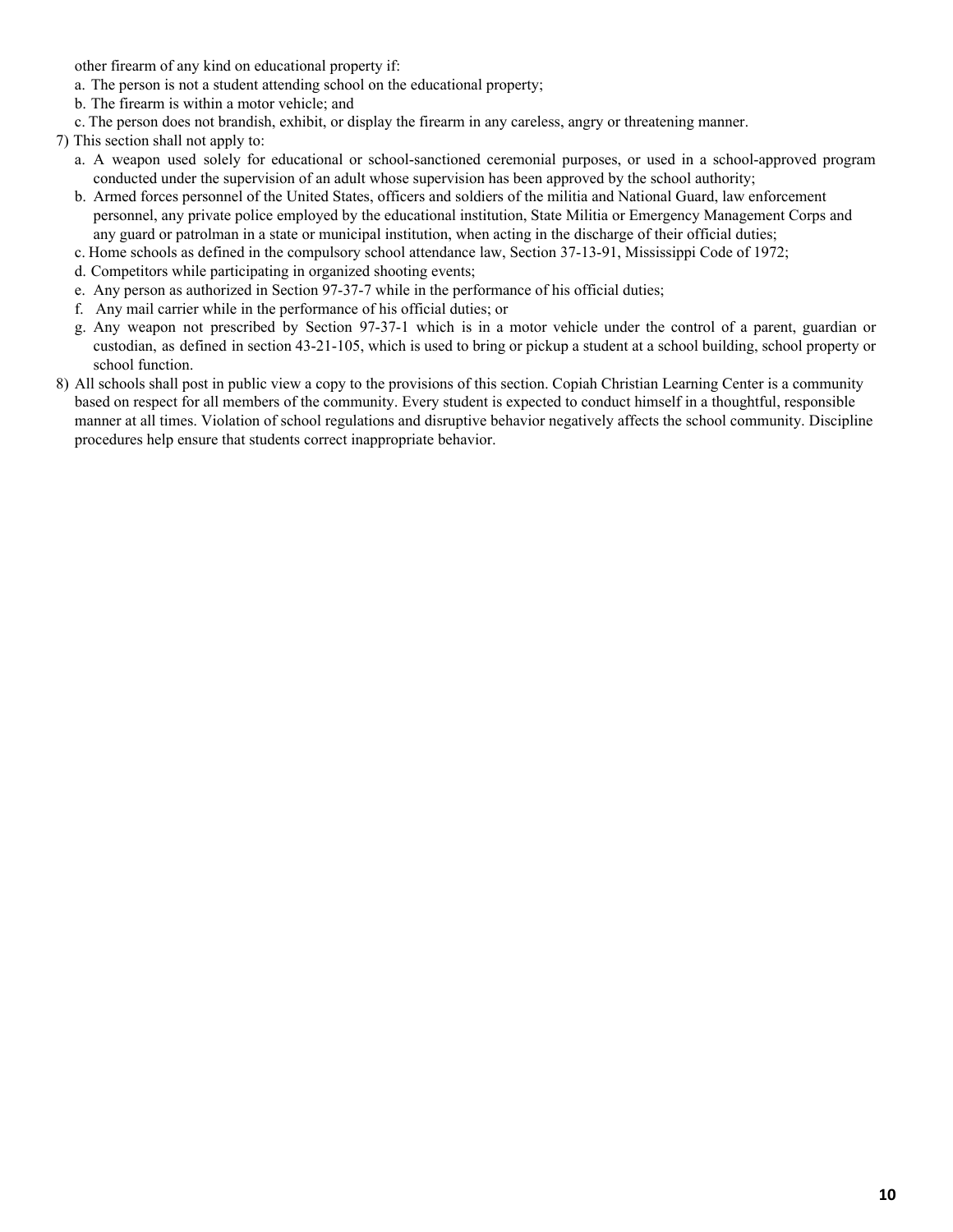# **Student/Parent Handbook Signature Sheet 2018 - 2019**

*My child, (Please Print)*  $\blacksquare$ *and I have read and agree to abide by the rules, regulations, policies and procedures, computer on-line restrictions, etc. of the Copiah Christian Learning Center Student Handbook. All matters cannot be covered in the handbook and decisions regarding such will be at the discretion of the administration.*

### **\*\* Please note updates in fees and policies\*\***

### **Tuition Payments**

CCLC's tuition schedule runs from August to May. Tuition is due on the first of every month and is considered late after the 15<sup>th</sup> of the month. Tuition is \$225 per month for first student plus \$175 for each additional student. **Payments MUST BE MAILED to:** P.O. Box 127, Crystal Springs, MS 39059

### *No payments will be taken at the school.*

*Tuition payments will only be accepted by mail, any other way of payment will be returned.* Christian Learning Center charges a **\$20** fee on all returned checks.

### **Late Payment Fee**

A late fee of **\$25** will be charged on all accounts that are not current on the 16th day of the month.

### **Past Due Policy**

AT THIRTY (30) DAYS PAST DUE, YOU WILL RECEIVE A NOTICE TO PAY THE PAST DUE AMOUNT AND THE CURRENT MONTH'S PAYMENT. **IF YOU DO NOT THE CHILD(REN) WILL NOT BE PERMITTED TO RETURN TO SCHOOL ON THE FIRST (1ST) DAY OF THE FOLLOWING MONTH.** ALL PAYMENTS AND FEES MUST BE MADE IN ORDER FOR THE CHILD(REN) TO RETURN TO SCHOOL \* NO SEMESTER GRADES WILL BE RELEASED UNTIL THE DECEMBER TUITION HAS BEEN PAID. \* NO FINAL GRADES OR TRANSCRIPTS WILL BE GIVEN UNTIL THE JUNE TUITION HAS BEEN PAID.

\* ALL REGISTRATION FEES ARE NONREFUNDABLE.

\* RECORDS AND REPORT CARD ACCESS WILL BE HELD FOR NON-PAYMENT OF TUITION AND/OR FEES.

*(Student Signature)*

*(Parent Signature) Date*

# **Photo/Publicity Release**

 $\_$  , and the contribution of the contribution of the contribution of the contribution of the contribution of  $\mathcal{L}_\text{max}$ 

 $\_$  , and the contribution of the contribution of the contribution of the contribution of the contribution of  $\mathcal{L}_\text{max}$ 

As the legal parent/guardian, I give permission to Copiah Christian Learning Center to use my child's name and/or photos for publications, school website, publicity, and advertising that pertain to the school.

 $\mathcal{L}_\mathcal{L} = \mathcal{L}_\mathcal{L} = \mathcal{L}_\mathcal{L} = \mathcal{L}_\mathcal{L} = \mathcal{L}_\mathcal{L} = \mathcal{L}_\mathcal{L} = \mathcal{L}_\mathcal{L} = \mathcal{L}_\mathcal{L} = \mathcal{L}_\mathcal{L} = \mathcal{L}_\mathcal{L} = \mathcal{L}_\mathcal{L} = \mathcal{L}_\mathcal{L} = \mathcal{L}_\mathcal{L} = \mathcal{L}_\mathcal{L} = \mathcal{L}_\mathcal{L} = \mathcal{L}_\mathcal{L} = \mathcal{L}_\mathcal{L}$ 

 $\_$  , and the contribution of the contribution of the contribution of the contribution of the contribution of  $\mathcal{L}_\text{max}$ 

Student Name (Please Print) Grade Grade Control of the Student Name (Please Print) Grade